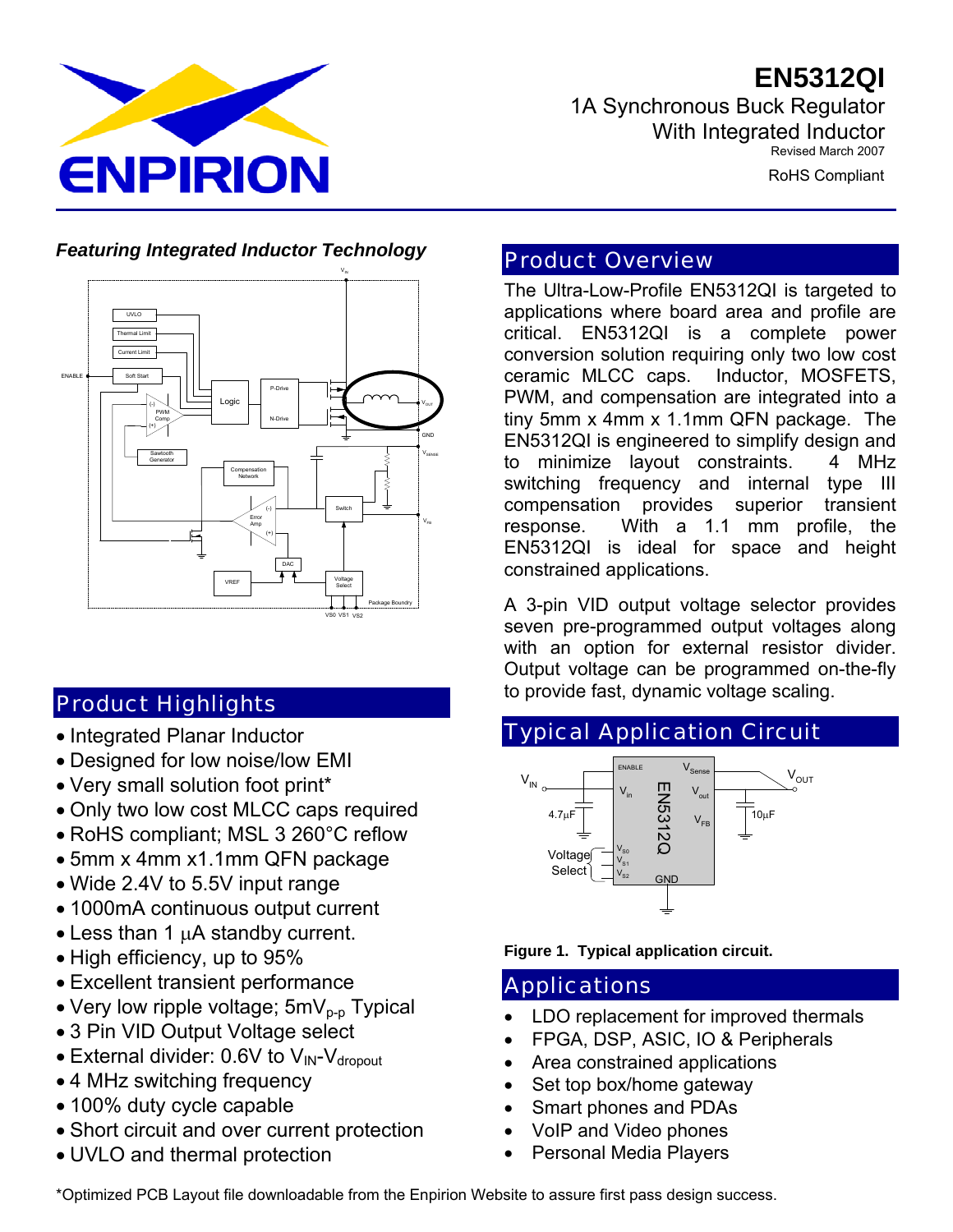# Pin Description



**Figure 2. Pin description, top view.**

**V<sub>IN</sub>** (Pin 1,2): Input voltage pin. Supplies power to the IC. VIN can range from 2.4V to 5.5V.

**Input GND**: (Pin 3): Input power ground. Connect this pin to the ground terminal of the input capacitor. Refer to Layout Recommendations for further details.

**Output GND**: (Pin 4): Power ground. The output filter capacitor should be connected between this pin and  $V_{\text{OUT}}$ . Refer to Layout recommendations for further detail.

V<sub>OUT</sub> (Pin 5,6,7): Regulated output voltage.

**NC** (Pin 8,9,10,11,12,13,14): These pins should not be electrically connected to each

other or to any external signal, voltage, or ground. One or more of these pins may be connected internally.

**V**SENSE (Pin 15): Sense pin for output voltage regulation. Connect  $V_{\text{SENSE}}$  to the output voltage rail as close to the terminal of the output filter capacitor as possible.

**V<sub>FB</sub>** (Pin 16): Feed back pin for external divider option. When using the external divider option (VS0=VS1=VS2= high) connect this pin to the center of the external divider. Set the divider such that  $V_{FB} = 0.603V$ .

**VS0,VS1,VS2** (Pin 17,18,19): Output voltage select. VS0=pin19, VS1=pin18, VS2=pin17. Selects one of seven preset output voltages or choose external divider by connecting pins to logic high or low. Logic low is defined as  $V_{\text{LOW}}$ ≤ 0.4V. Logic high is defined as  $V_{HIGH} \ge 1.4V$ . Any level between these two values is indeterminate.

**ENABLE** (Pin 20): Output enable. Enable = logic high, disable  $=$  logic low. Logic low is defined as  $V_{\text{low}} \leq 0.2V$ . Logic high is defined as  $V_{HIGH} \ge 1.4V$ . Any level between these two values is indeterminate.

**Bottom Thermal Pad**: Device thermal pad to remove heat from package. Connect to PCB surface ground pad and PCB internal ground plane (see layout recommendations).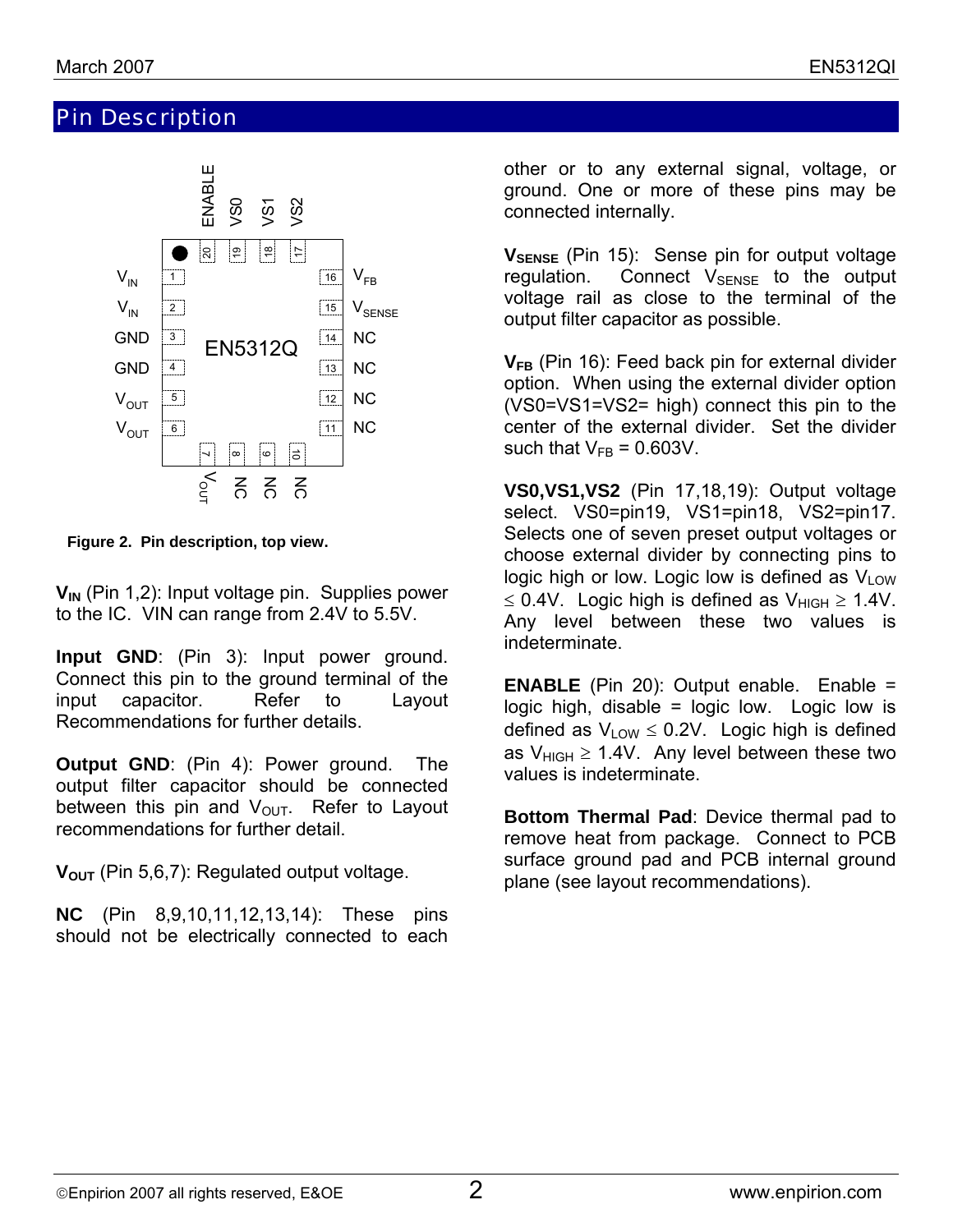# Functional Block Diagram



Figure 3. Functional block diagram.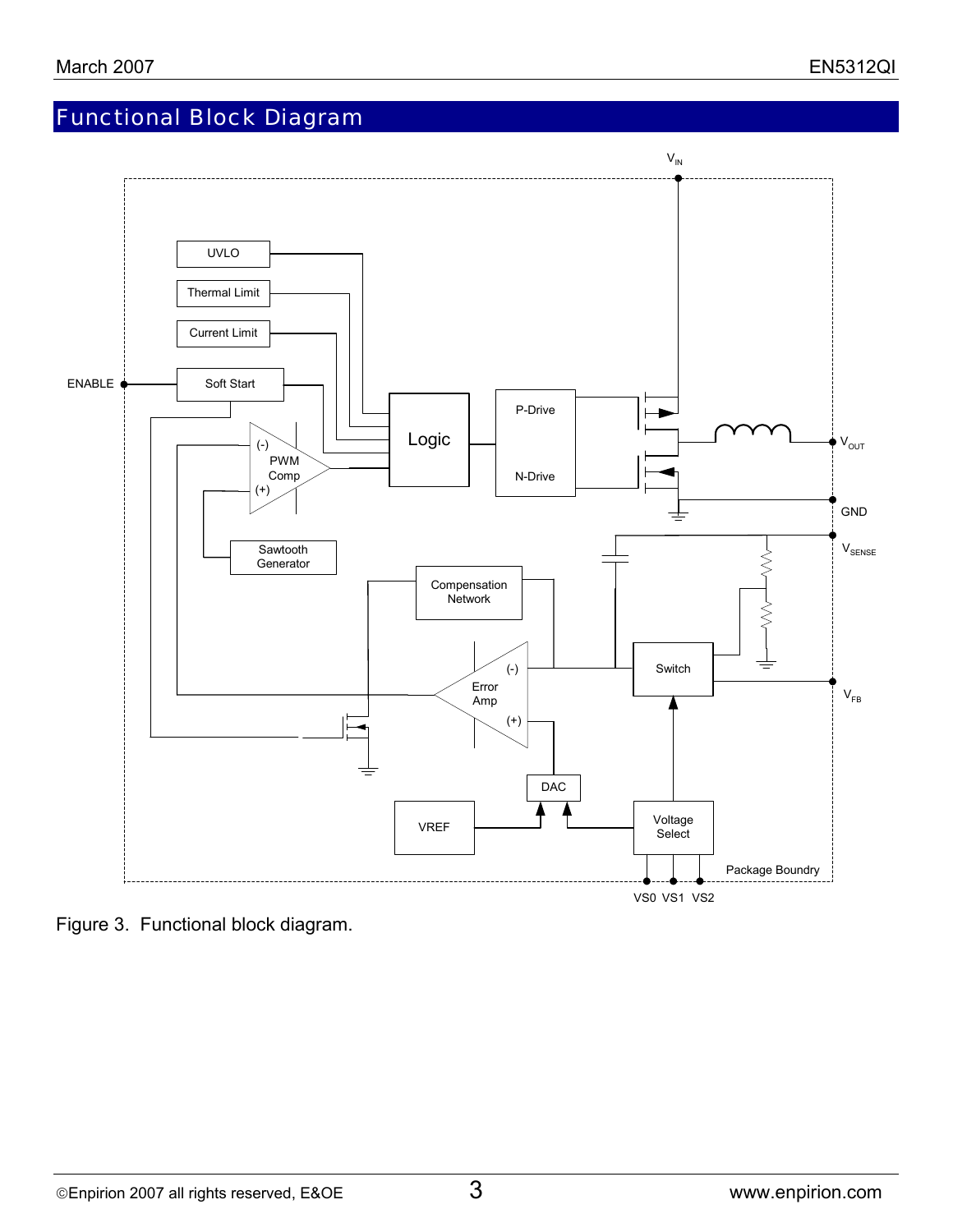# Absolute Maximum Ratings

CAUTION: Absolute Maximum ratings are stress ratings only. Functional operation beyond recommended operating conditions is not implied. Stress beyond absolute maximum ratings may cause permanent damage to the device. Exposure to absolute maximum rated conditions for extended periods may affect device reliability.

| <b>PARAMETER</b>                                                           | <b>SYMBOL</b>          | <b>MIN</b> | <b>MAX</b>     | <b>UNITS</b> |
|----------------------------------------------------------------------------|------------------------|------------|----------------|--------------|
| Input Supply Voltage                                                       | V <sub>IN</sub>        | $-0.3$     | 7.0            |              |
| Voltages on: ENABLE, V <sub>SENSE</sub> , V <sub>S0</sub> -V <sub>S2</sub> |                        | $-0.3$     | $V_{IN}$ + 0.3 |              |
| Voltage on: $V_{FB}$                                                       |                        | $-0.3$     | 2.7            |              |
| Storage Temperature Range                                                  | ${\sf T}_{\text{STG}}$ | -65        | 150            | $^{\circ}$ C |
| Reflow Temp, 10 Sec, MSL3 JEDEC J-STD-020A                                 |                        |            | 260            | °С           |
| ESD Rating (based on Human Body Model)                                     |                        |            | 2000           |              |

# Recommended Operating Conditions

| <b>PARAMETER</b>                      | <b>SYMBOL</b>   | <b>MIN</b> | <b>MAX</b>          | <b>UNITS</b> |
|---------------------------------------|-----------------|------------|---------------------|--------------|
| Input Voltage Range                   | $V_{\text{IN}}$ | 2.4        | 5.5                 |              |
| Output Voltage Range                  | Ѵ <sub>ѹт</sub> | 0.6        | $V_{\text{IN}}-0.6$ |              |
| <b>Output Current</b>                 | IOUT            |            | 1000                | mA           |
| <b>Operating Ambient Temperature</b>  | $\overline{A}$  | -40        | +85                 | $\sim$       |
| <b>Operating Junction Temperature</b> |                 | -40        | $+125$              | $\sim$       |

# Thermal Characteristics

| <b>PARAMETER</b>                                | <b>SYMBOL</b>          | <b>TYP</b> | <b>UNITS</b> |
|-------------------------------------------------|------------------------|------------|--------------|
| Thermal Resistance: Junction to Ambient (0 LFM) | $\Theta_{\mathsf{JA}}$ | 65         | °C/W         |
| Thermal Resistance: Junction to Case (0 LFM)    | $\Theta_{\text{JC}}$   | 15         | °C/W         |
| <b>Thermal Shutdown</b>                         | J-TP                   | $+150$     | $\circ$      |
| <b>Thermal Shutdown Hysteresis</b>              |                        | 15         | $\circ$      |

# Electrical Characteristics

NOTE:  $T_A = 25^{\circ}$ C unless otherwise noted. Typical values are at VIN = 3.6V, C<sub>IN</sub> = 4.7 $\mu$ F, C<sub>OUT</sub>=10uF.

NOTE:  $V_{IN}$  must be greater than  $V_{OUT}$  + 0.6V.

| <b>PARAMETER</b>                                                                       | <b>SYMBOL</b>              | <b>TEST CONDITIONS</b>                                                                                                                                                                                                                                                                         | <b>MIN</b>                                                         | <b>TYP</b>    | <b>MAX</b>                                                         | <b>UNITS</b>  |
|----------------------------------------------------------------------------------------|----------------------------|------------------------------------------------------------------------------------------------------------------------------------------------------------------------------------------------------------------------------------------------------------------------------------------------|--------------------------------------------------------------------|---------------|--------------------------------------------------------------------|---------------|
| <b>Operating Input Voltage</b>                                                         | $V_{\sf IN}$               |                                                                                                                                                                                                                                                                                                | 2.4                                                                |               | 5.5                                                                | v             |
| Under Voltage Lockout                                                                  | V <sub>UVLO</sub>          | VIN going low to high                                                                                                                                                                                                                                                                          |                                                                    | $2.2^{\circ}$ | 2.3                                                                | V             |
| <b>UVLO Hysteresis</b>                                                                 |                            |                                                                                                                                                                                                                                                                                                |                                                                    | 0.145         |                                                                    | V             |
| Output Voltage with VID<br>Preset Codes.<br>NOTE: VS Pins must not be<br>left floating | $V_{\text{OUT}}$           | $2.4$ V ≤ V <sub>IN</sub> ≤ 5.5V, I <sub>LOAD</sub> = 100mA<br>VS2 VS1 VS0 VOUT(V)<br>3.3<br>$\Omega$<br>0<br>0<br>$\Omega$<br>2.5<br>0<br>$\mathbf{1}$<br>$\Omega$<br>1.8<br>$\Omega$<br>0<br>1<br>1.5<br>$\mathbf{0}$<br>1.25<br>$\Omega$<br>$\mathbf{0}$<br>1.2<br>$\mathbf{1}$<br>0.8<br>0 | $-2.0$<br>$-2.0$<br>$-2.0$<br>$-2.0$<br>$-2.0$<br>$-2.0$<br>$-2.0$ |               | $+2.0$<br>$+2.0$<br>$+2.0$<br>$+2.0$<br>$+2.0$<br>$+2.0$<br>$+2.0$ | $\frac{0}{0}$ |
| Feedback Pin Voltage                                                                   | $\mathsf{V}_{\mathsf{FB}}$ | 2.4V ≤ $V_{IN}$ ≤ 5.5V, $I_{LOAD}$ = 100mA                                                                                                                                                                                                                                                     | 0.591                                                              | 0.603         | 0.615                                                              | $\vee$        |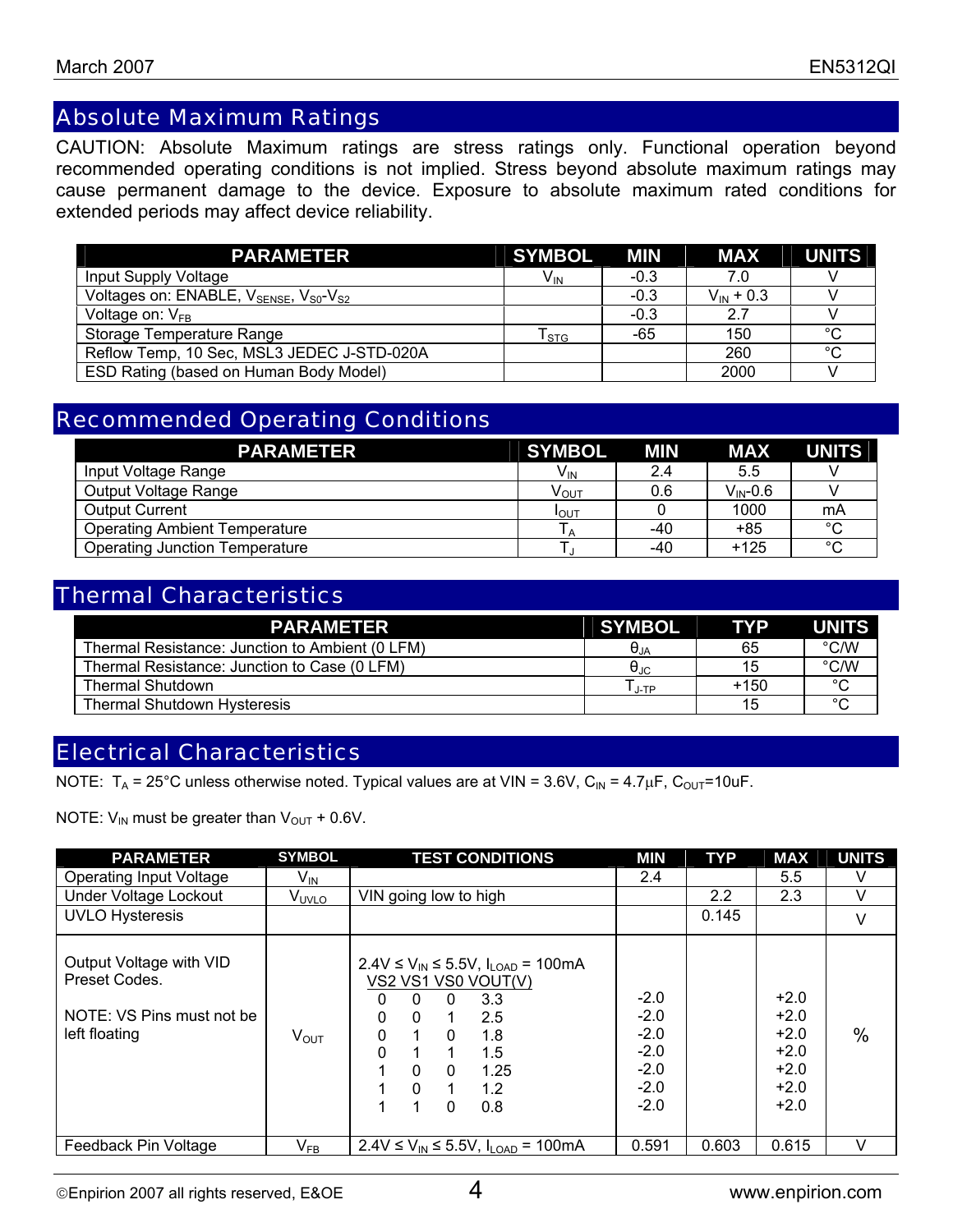| March 2007                                                                             |                    |                                                                                                                                                                                                                                                                                                                                                                                                                                 |                                                                    |                |                                                                    | <b>EN5312QI</b> |
|----------------------------------------------------------------------------------------|--------------------|---------------------------------------------------------------------------------------------------------------------------------------------------------------------------------------------------------------------------------------------------------------------------------------------------------------------------------------------------------------------------------------------------------------------------------|--------------------------------------------------------------------|----------------|--------------------------------------------------------------------|-----------------|
| <b>PARAMETER</b>                                                                       | <b>SYMBOL</b>      | <b>TEST CONDITIONS</b>                                                                                                                                                                                                                                                                                                                                                                                                          | <b>MIN</b>                                                         | <b>TYP</b>     | <b>MAX</b>                                                         | <b>UNITS</b>    |
|                                                                                        |                    | $VSO=VS1=VS2=1$                                                                                                                                                                                                                                                                                                                                                                                                                 |                                                                    |                |                                                                    |                 |
| Feedback Pin Input Current                                                             | $I_{FB}$           |                                                                                                                                                                                                                                                                                                                                                                                                                                 |                                                                    | 1              |                                                                    | nA              |
| Output Voltage with VID<br>Preset Codes.<br>NOTE: VS Pins must not be<br>left floating | $V_{OUT}$          | $2.4V \le V_{IN} \le 5.5V$ , $I_{LOAD} = 0 - 1A$ ,<br>$T_A$ = -40°C to +85°C<br>VS2 VS1 VS0 VOUT(V)<br>$\mathbf 0$<br>3.3<br>$\mathbf 0$<br>$\mathbf 0$<br>2.5<br>$\pmb{0}$<br>$\mathbf{1}$<br>0<br>$\mathbf{1}$<br>1.8<br>0<br>$\mathbf 0$<br>$\mathbf 0$<br>$\mathbf{1}$<br>1.5<br>$\mathbf{1}$<br>$\mathbf 0$<br>1<br>$\mathbf 0$<br>1.25<br>1<br>1.2<br>$\mathbf 0$<br>$\mathbf{1}$<br>1<br>$\mathbf{1}$<br>$\Omega$<br>0.8 | $-3.0$<br>$-3.0$<br>$-3.0$<br>$-3.0$<br>$-3.0$<br>$-3.0$<br>$-3.0$ |                | $+3.0$<br>$+3.0$<br>$+3.0$<br>$+3.0$<br>$+3.0$<br>$+3.0$<br>$+3.0$ | $\%$            |
| Feedback Pin Voltage                                                                   | $V_{FB}$           | $2.4V \le V_{IN} \le 5.5V$ , $I_{LOAD} = 0 - 1A$ ,<br>$T_A$ = -40°C to +85°C<br>VSO=VS1=VS2=1                                                                                                                                                                                                                                                                                                                                   | 0.585                                                              | 0.603          | 0.621                                                              | $\vee$          |
| Line Regulation                                                                        |                    | $2.4V \leq V_{IN} \leq 5.5V$                                                                                                                                                                                                                                                                                                                                                                                                    |                                                                    | .05            |                                                                    | %N              |
| Load Regulation                                                                        |                    | $\overline{OA} \leq I_{\text{LOAD}} \leq 1$ A                                                                                                                                                                                                                                                                                                                                                                                   |                                                                    | .0003          |                                                                    | % /mA           |
| Dynamic Voltage Slew Rate                                                              | $\rm V_{\rm slew}$ |                                                                                                                                                                                                                                                                                                                                                                                                                                 |                                                                    | 1.65           |                                                                    | V/mS            |
| <b>Output Current</b>                                                                  | $I_{\text{OUT}}$   |                                                                                                                                                                                                                                                                                                                                                                                                                                 | 1000                                                               |                |                                                                    | mA              |
| Shut-Down Current                                                                      | $I_{SD}$           | Enable = Low                                                                                                                                                                                                                                                                                                                                                                                                                    |                                                                    | 0.75           |                                                                    | $\mu$ A         |
| Quiescent Current                                                                      |                    | No switching                                                                                                                                                                                                                                                                                                                                                                                                                    |                                                                    | 800            |                                                                    | μA              |
| PFET OCP Threshold                                                                     | $I_{LIM}$          | $2.4V \le V_{IN} \le 5.5V$ ,<br>$0.6V \leq V_{OUT} \leq V_{IN} - 0.6V$                                                                                                                                                                                                                                                                                                                                                          | 1.4                                                                | $\overline{2}$ |                                                                    | A               |
| VS0-VS1 Thresholds                                                                     | V <sub>TH</sub>    | $Pin = Low$<br>$Pin = High$                                                                                                                                                                                                                                                                                                                                                                                                     | 0.0<br>1.4                                                         |                | 0.4<br>$V_{IN}$                                                    |                 |
| VS0-VS2 Pin Input Current                                                              | $I_{VSX}$          |                                                                                                                                                                                                                                                                                                                                                                                                                                 |                                                                    | 1              |                                                                    | nA              |
| Enable Voltage Threshold                                                               |                    | Logic Low<br>Logic High                                                                                                                                                                                                                                                                                                                                                                                                         | 0.0<br>1.4                                                         |                | 0.2<br>$V_{IN}$                                                    | V               |
| Enable Pin Input Current                                                               | $I_{EN}$           | $V_{IN} = 3.6V$                                                                                                                                                                                                                                                                                                                                                                                                                 |                                                                    | $\overline{2}$ |                                                                    | $\mu$ A         |
| <b>Operating Frequency</b>                                                             | $F_{\text{OSC}}$   |                                                                                                                                                                                                                                                                                                                                                                                                                                 |                                                                    | $\overline{4}$ |                                                                    | <b>MHz</b>      |
| PFET On Resistance                                                                     | $R_{DS(ON)}$       |                                                                                                                                                                                                                                                                                                                                                                                                                                 |                                                                    | 340            |                                                                    | $m\Omega$       |
| <b>NFET On Resistance</b>                                                              | $R_{DS(ON)}$       |                                                                                                                                                                                                                                                                                                                                                                                                                                 |                                                                    | 270            |                                                                    | $m\Omega$       |
| <b>Typical inductor DCR</b>                                                            |                    |                                                                                                                                                                                                                                                                                                                                                                                                                                 |                                                                    | .110           |                                                                    | Ω               |
| <b>Soft-Start Operation</b>                                                            |                    |                                                                                                                                                                                                                                                                                                                                                                                                                                 |                                                                    |                |                                                                    |                 |
| Time to 90% $V_{\text{out}}$                                                           | $T_{ss}$           | Vout = $3.3V$                                                                                                                                                                                                                                                                                                                                                                                                                   |                                                                    | $\overline{2}$ |                                                                    | mS              |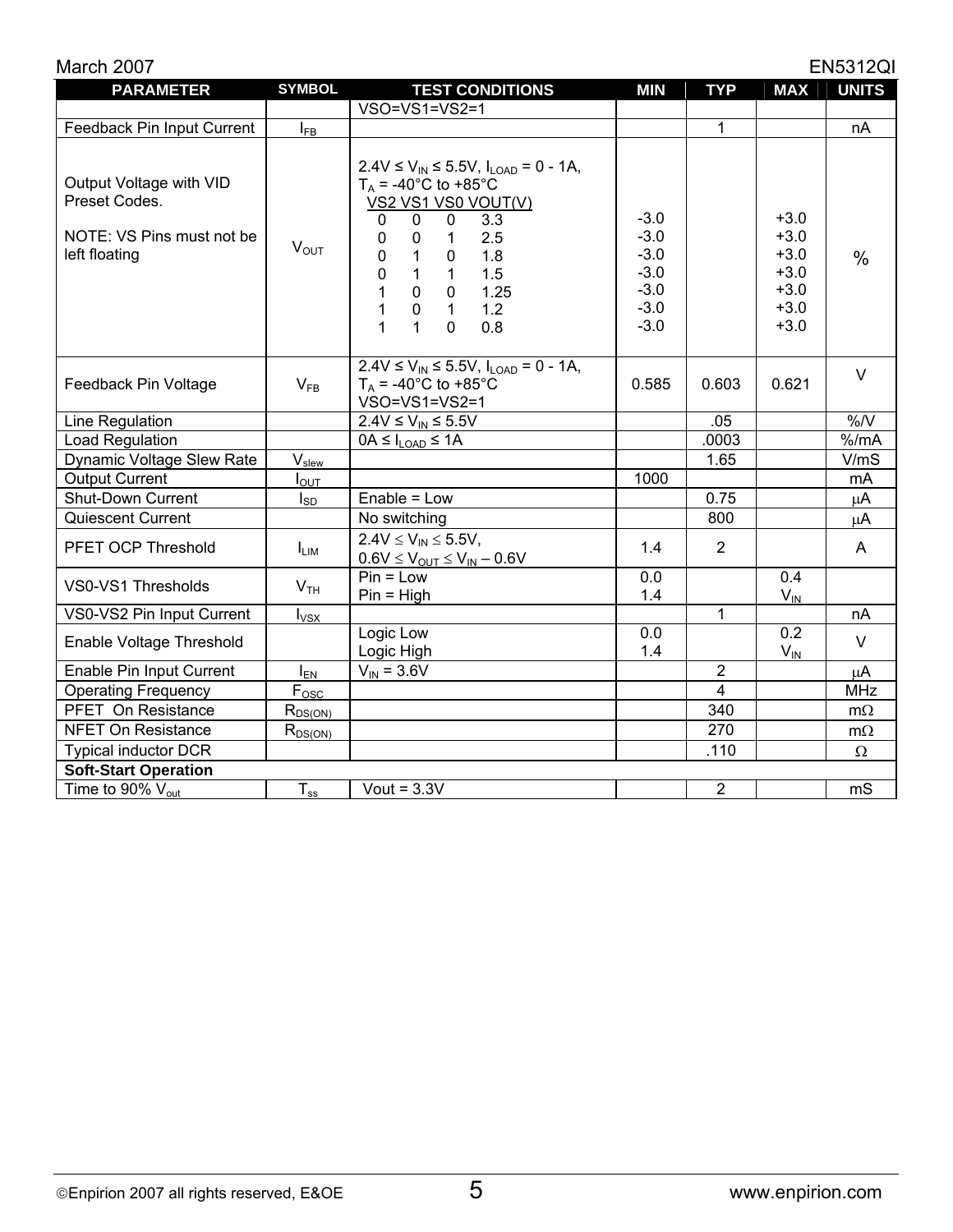# Typical Performance Characteristics



#### **Efficiency vs Output Current**









#### **Efficiency vs Output Current**



Output Cap =  $2 \times 10 \mu$ F 0805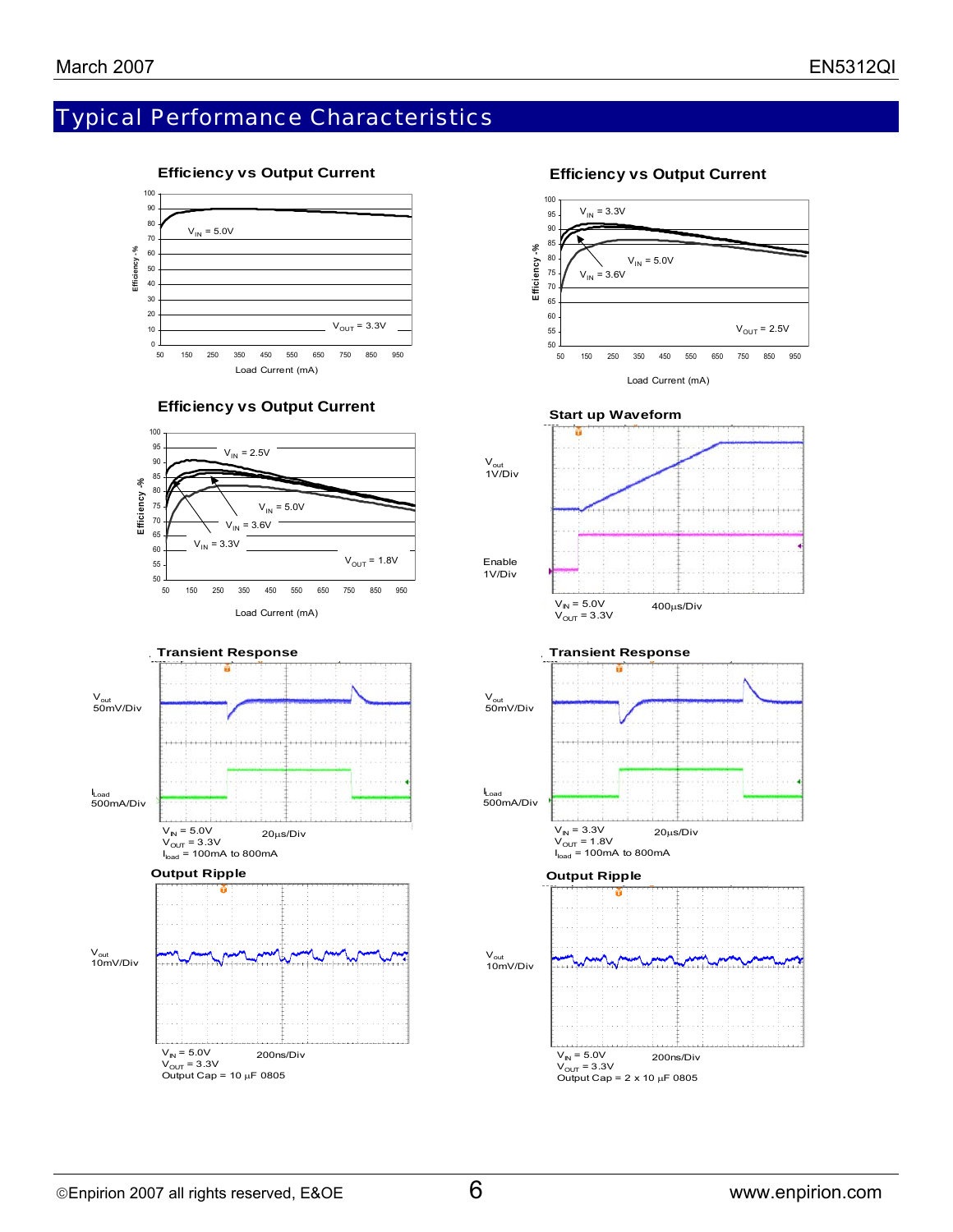# Detailed Description

#### **Functional Overview**

The EN5312QI is a complete DCDC converter solution requiring only two low cost MLCC capacitors. MOSFET switches, PWM controller, Gate-drive, compensation, and inductor are integrated into the tiny 5mm x 4mm x 1.1mm package to provide the smallest footprint possible while maintaining high efficiency, low ripple, and high performance. The converter uses voltage mode control to provide the simplest implementation and high noise immunity. The device operates at a high switching frequency. The high switching frequency allows for a wide control loop bandwidth providing excellent transient performance. The high switching frequency enables the use of very small components making possible this unprecedented level of integration.

Enpirion's proprietary power MOSFET technology provides very low switching loss at frequencies of 4 MHz and higher, allowing for the use of very small internal components, and very wide control loop bandwidth. Unique magnetic design allows for integration of the inductor into the very low profile 1.1mm package. Integration of the inductor virtually eliminates the design/layout issues normally associated with switch-mode DCDC converters. All of this enables much easier and faster integration into various applications to meet demanding EMI requirements.

Output voltage is chosen from seven preset values via a three pin VID voltage select scheme. An external divider option enables the selection of any voltage in the 0.6V to  $V_{\text{IN}}$ -0.6V range. This reduces the number of components that must be qualified and reduces inventory burden. The VID pins can be toggled on the fly to implement glitch free dynamic voltage scaling.

Protection features include under-voltage lockout (UVLO), over-current protection (OCP), short circuit protection, and thermal overload protection.

#### **Integrated Inductor**

Enpirion has introduced the world's first product family featuring integrated inductors. The EN5312QI utilizes a low loss, planar construction inductor. The use of an internal inductor localizes the noises associated with the output loop currents. The inherent shielding and compact construction of the integrated inductor reduces the radiated noise that couples into the traces of the circuit board. Further, the package layout is optimized to reduce the electrical path length for the AC ripple currents that are a major source of radiated emissions from DCDC converters. The integrated inductor significantly reduces parasitic effects that can harm loop stability, and makes layout very simple.

#### **Soft Start**

Internal soft start circuits limit in-rush current when the device starts up from a power down condition or when the "ENABLE" pin is asserted "high". Digital control circuitry limits the  $V_{\text{OUT}}$  ramp rate to levels that are safe for the Power MOSFETS and the integrated inductor. The soft start ramp rate is nominally 1.65V/mS.

#### **Over Current/Short Circuit Protection**

The current limit function is achieved by sensing the current flowing through a sense P-MOSFET which is compared to a reference current. When this level is exceeded the P-FET is turned off and the N-FET is turned on, pulling  $V_{OUT}$  low. This condition is maintained for a period of 1mS and then a normal soft start is initiated. If the over current condition still persists, this cycle will repeat in a "hick-up" mode.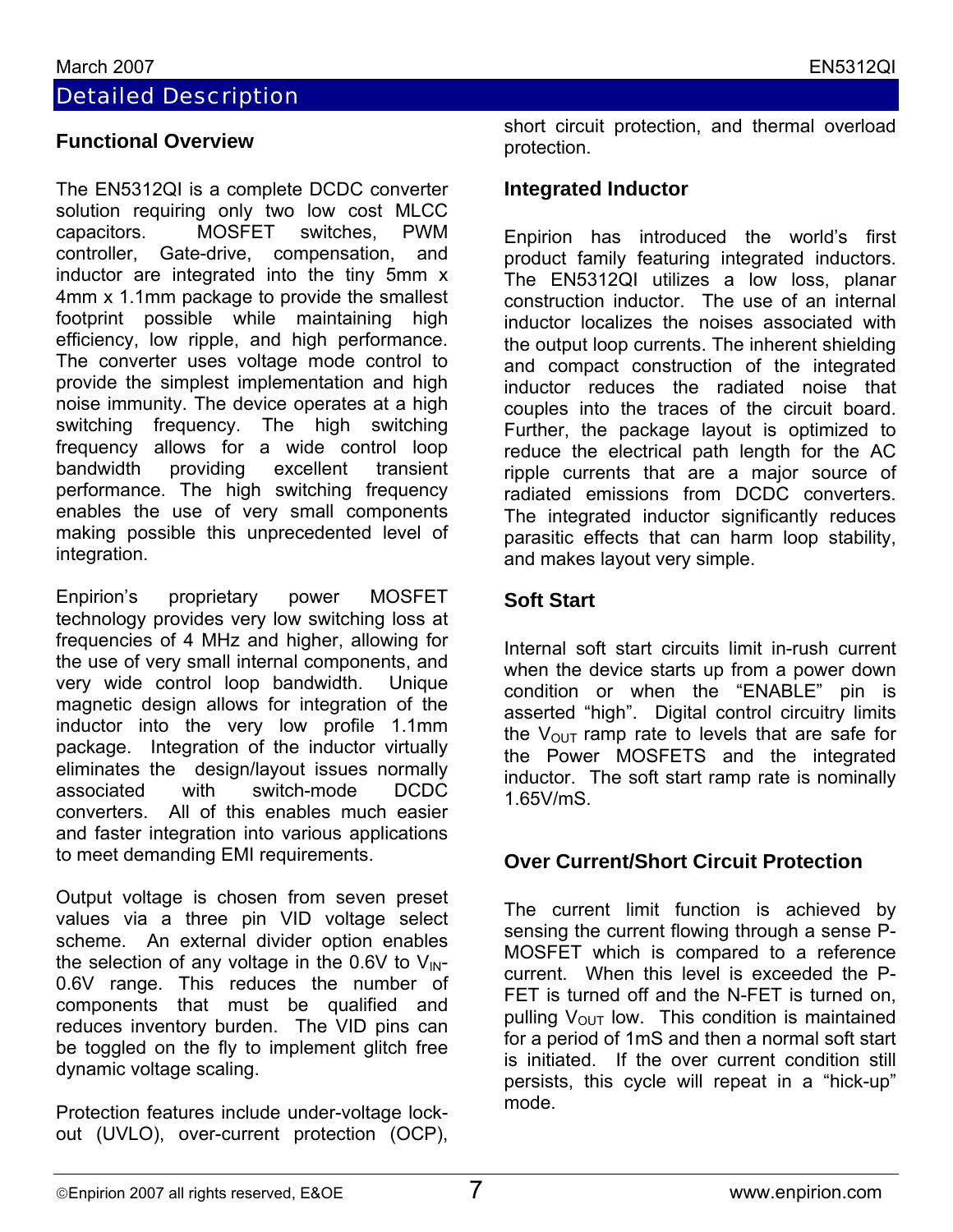## **Under Voltage Lockout**

During initial power up an under voltage lockout circuit will hold-off the switching circuitry until the input voltage reaches a sufficient level to insure proper operation. If the voltage drops below the UVLO threshold the lockout circuitry will again disable the switching. Hysteresis is included to prevent chattering between states.

#### **Enable**

The ENABLE pin provides a means to shut down the converter or enable normal operation. A logic low will disable the converter and cause it to shut down. A logic high will

# Application Information

#### **Output Voltage Select**

To provide the highest degree of flexibility in choosing output voltage, the EN5312QI uses a 3 pin VID, or Voltage ID, output voltage select arrangement. This allows the designer to choose one of seven preset voltages, or to use an external voltage divider. Internally, the output of the VID multiplexer sets the value for the voltage reference DAC, which in turn is connected to the non-inverting input of the error amplifier. This allows the use of a single feedback divider with constant loop gain and optimum compensation, independent of the output voltage selected.

Table 1 shows the various VS0-VS2 pin logic states and the associated output voltage levels. A logic "1" indicates a connection to  $V_{IN}$ or to a "high" logic voltage level. A logic "0" indicates a connection to ground or to a "low" logic voltage level. These pins can be either hardwired to  $V_{IN}$  or GND or alternatively can be driven by standard logic levels. Logic low is defined as  $V_{LOW} \leq 0.4V$ . Logic high is defined as  $V_{HIGH} \ge 1.4V$ . Any level between these two

enable the converter into normal operation. In shutdown mode, the device quiescent current will be less than 1 uA.

**NOTE:** This pin must not be left floating.

#### **Thermal Shutdown**

When excessive power is dissipated in the chip, the junction temperature rises. Once the junction temperature exceeds the thermal shutdown temperature the thermal shutdown circuit turns off the converter output voltage thus allowing the device to cool. When the junction temperature decreases by 15C°, the device will go through the normal startup process.

values is indeterminate. These pins must not be left floating.

**Table 1. VID voltage select settings.** 

| VS <sub>2</sub> | <b>VS1</b> | VS <sub>0</sub> | V <sub>OUT</sub> |
|-----------------|------------|-----------------|------------------|
|                 |            |                 | 3.3V             |
|                 | Ω          | ◢               | 2.5V             |
|                 |            | ი               | 1.8V             |
|                 |            |                 | 1.5V             |
|                 | 0          | ი               | 1.25V            |
|                 | Ω          |                 | 1.2V             |
|                 |            |                 | 0.8V             |
|                 |            |                 | User             |
|                 |            |                 | Selectable       |

#### **External Voltage Divider**

As described above, the external voltage divider option is chosen by connecting the VS0, VS1, and VS2 pins to VIN or logic "high". The EN5312QI uses a separate feedback pin,  $V_{FB}$ , when using the external divider.  $V_{SENSE}$ must be connected to  $V_{OUT}$  as indicated in Figure 4.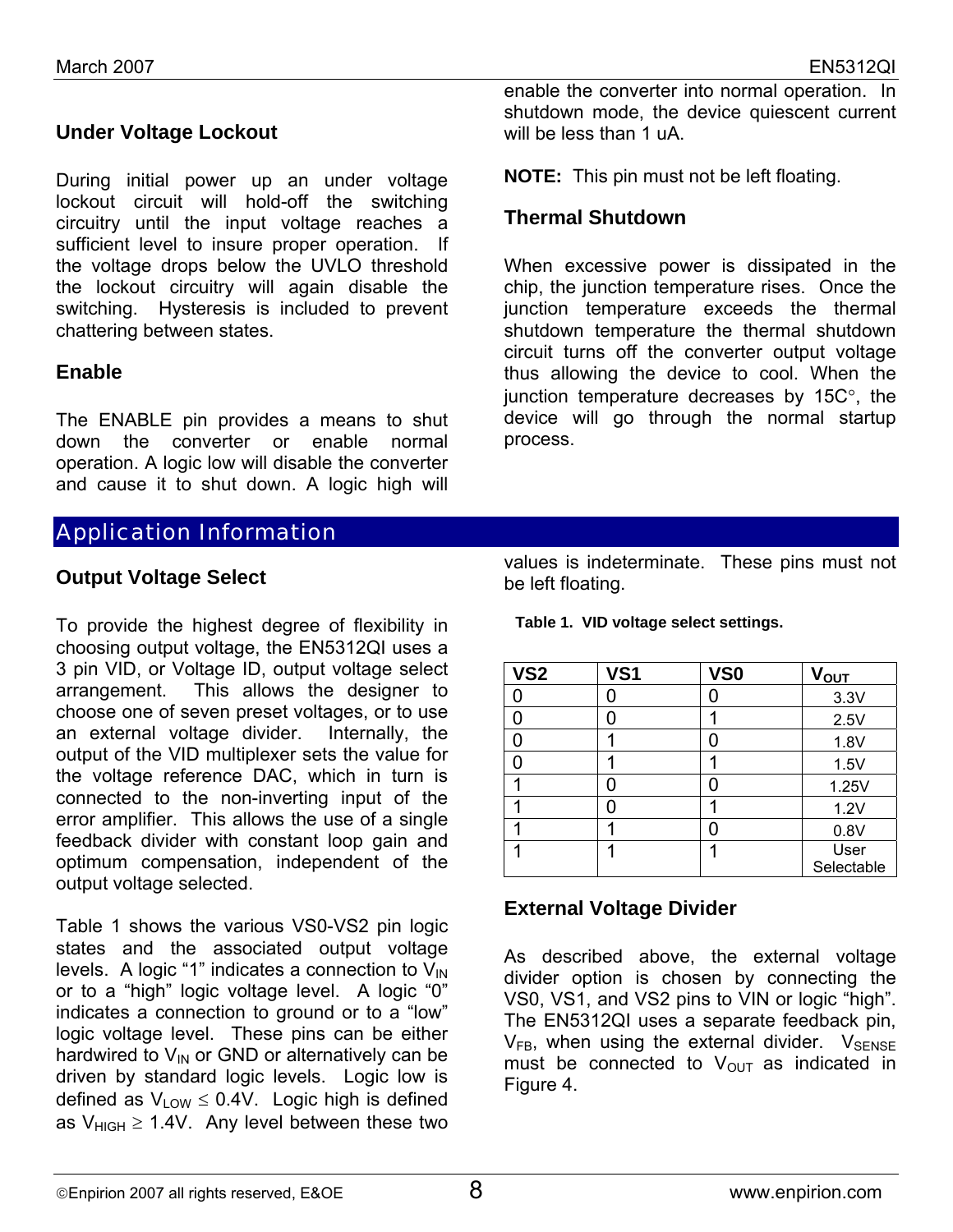

**Figure 4. External Divider.** 

The output voltage is selected by the following formula:

$$
V_{OUT} = 0.603V \left(1 + \frac{Ra}{Rb}\right)
$$

 $R_a$  must be chosen as 200K $\Omega$  to maintain loop gain. Then  $R_b$  is given as:

$$
R_{b} = \frac{1.2 \times 10^5}{V_{out} - 0.603} \Omega
$$

 $V_{\text{OUT}}$  can be programmed over the range of 0.6V to  $V_{\text{IN}}$  – 0.6V (0.6 is the nominal full load dropout voltage including margin).

### **Dynamically Adjustable Output**

The EN5312QI is designed to allow for dynamic switching between the predefined VID voltage levels The inter-voltage slew rate is optimized to prevent excess undershoot or overshoot as the output voltage levels transition. The slew rate is identical to the softstart slew rate of 1.65V/mS

Dynamic transitioning between internal VID settings and the external divider is not allowed.

#### **Input and Output Capacitors**

The **input** capacitance requirement is 4.7uF. Enpirion recommends that a low ESR MLCC capacitor be used. The input capacitor must use a X5R or X7R or equivalent dielectric

formulation. Y5V or equivalent dielectric formulations lose capacitance with frequency, bias, and with temperature, and are not suitable for switch-mode DC-DC converter input and output filter applications.

The **output** capacitance requirement is a minimum of 10uF. The control loop is designed to be stable with up to 60uF of total output capacitance without requiring modification to the compensation network. Capacitance above the 10uF minimum should be added if the transient performance is not sufficient using the 10uF. Enpirion recommends a low ESR MLCC type capacitor be used.

The output capacitor must use a X5R or X7R or equivalent dielectric formulation. Y5V or equivalent dielectric formulations lose capacitance with frequency, bias, and temperature and are not suitable for switchmode DC-DC converter input and output filter applications.

| Cin          |                    |                    |                 |                  |
|--------------|--------------------|--------------------|-----------------|------------------|
| Manufacturer | Part#              | Value              | <b>WVDC</b>     | <b>Case Size</b> |
|              |                    |                    |                 |                  |
| Murata       | GRM219R61A475KE19D | 4.7uF              | 10V             | 0805             |
|              | GRM319R61A475KA01D | 4.7 <sub>U</sub> F | 10V             | 1206             |
|              | GRM219R60J475KE01D | 4.7uF              | 10V             | 0805             |
|              | GRM31MR60J475KA01L | 4.7 <sub>U</sub> F | 10V             | 1206             |
| Panasonic    | ECJ-2FB1A475K      | 4.7uF              | 10V             | 0805             |
|              | ECJ-3YB1A475K      | 4.7uF              | 10 <sub>V</sub> | 1206             |
|              | ECJ-2FB0J475K      | 4.7 <sub>U</sub> F | 6.3V            | 0805             |
|              | ECJ-3YB0J475K      | 4.7 <sub>U</sub> F | 6.3V            | 1206             |
| Taiyo Yuden  | LMK212BJ475KG-T    | 4.7 <sub>U</sub> F | 10V             | 0805             |
|              | LMK316BJ475KD-T    | 4.7 <sub>U</sub> F | 10V             | 1206             |
|              | JMK212BJ475KD-T    | 4.7uF              | 6.3V            | 0805             |
| Cout         |                    |                    |                 |                  |
| Manufacturer | Part#              | Value              | <b>WVDC</b>     | <b>Case Size</b> |
|              |                    |                    |                 |                  |
| Murata       | GRM219R60J106KE19D | 10uF               | 6.3V            | 0805             |
|              | GRM319R60J106KE01D | 10uF               | 6.3V            | 1206             |
| Panasonic    | ECJ-2FB0J106K      | 10 <sub>U</sub> F  | 6.3V            | 0805             |
|              | ECJ-3YB0J106K      | 10uF               | 6.3V            | 1206             |
| Taiyo Yuden  | JMK212BJ106KD-T    | 10uF               | 6.3V            | 0805             |
|              | JMK316BJ106KF-T    | 10uF               | 6.3V            | 1206             |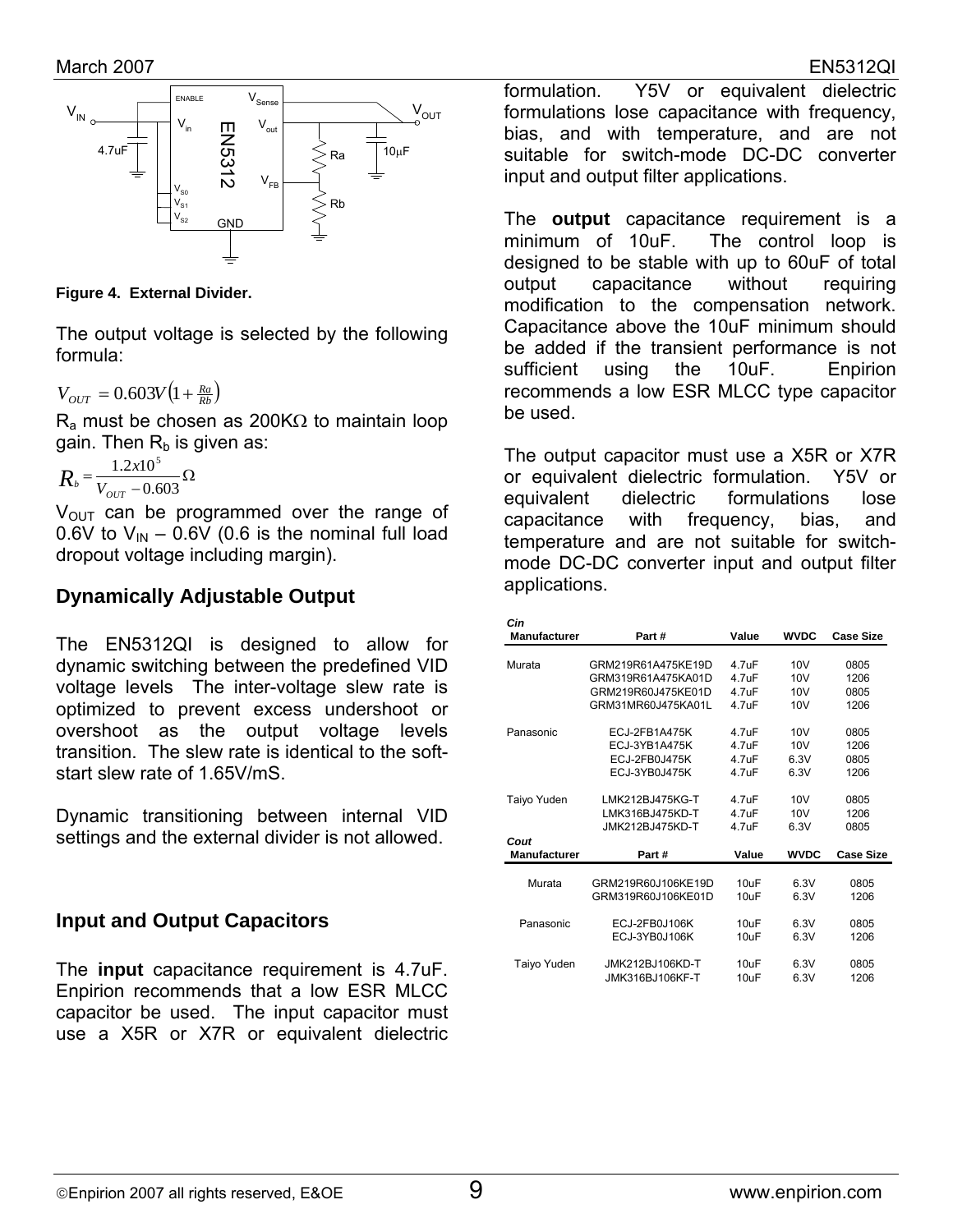# LAYOUT CONSIDERATIONS\*

\*Optimized PCB Layout file downloadable from the Enpirion Website to assure first pass design success.

**Recommendation 1:** Input and output filter capacitors should be placed as close to the EN5312QI package as possible to reduce EMI from input and output loop AC currents. This reduces the physical area of the Input and Output AC current loops.

**Recommendation 2**: DO NOT connect GND pins 3 and 4 together. Pin 3 should be used for the Input capacitor local ground and pin 4 should be used for the output capacitor ground. The ground pad for the input and output filter capacitors should be isolated ground islands and should be connected to system ground as indicated in recommendation 3 and recommendation 5.

**Recommendation 3**: Multiple small vias (0.25mm after copper plating) should be used to connect ground terminals of the Input capacitor and the output capacitor to the system ground plane. This provides a low inductance path for the high-frequency AC currents, thereby reducing ripple and suppressing EMI (see Fig. 5, Fig. 6, and Fig. 7).

**Recommendation 4**: The large thermal pad underneath the component must be connected to the system ground plane through as many thermal vias as possible. The vias should use 0.33mm drill size with minimum one ounce copper plating (0.035mm plating thickness). This provides the path for heat dissipation from the converter.

**Recommendation 5:** The system ground plane referred to in recommendations 3 and 4 should be the first layer immediately below the surface layer (PCB layer 2). This ground plane should be continuous and un-interrupted below the converter and the input and output capacitors that carry large AC currents. If it is not possible to make PCB layer 2 a continuous ground plane, an uninterrupted ground "island" should be created on PCB layer 2 immediately underneath the EN5312QI and its input and output capacitors. The vias that connect the input and output capacitor grounds, and the thermal pad to the ground island, should continue through to the PCB GND layer as well.

**Recommendation 6**: As with any switch-mode DC/DC converter, do not run sensitive signal or control lines underneath the converter package.

Figure 5 shows an example schematic for the EN5312QI using the internal voltage select. In this example, the device is set to a  $V_{\text{OUT}}$  of 1.5V (VS2=0, VS1=1, VS0=1).





Figure 5. Example application, Vout=1.5V. Figure 6. Example Application, external divider, Vout = 2.6V.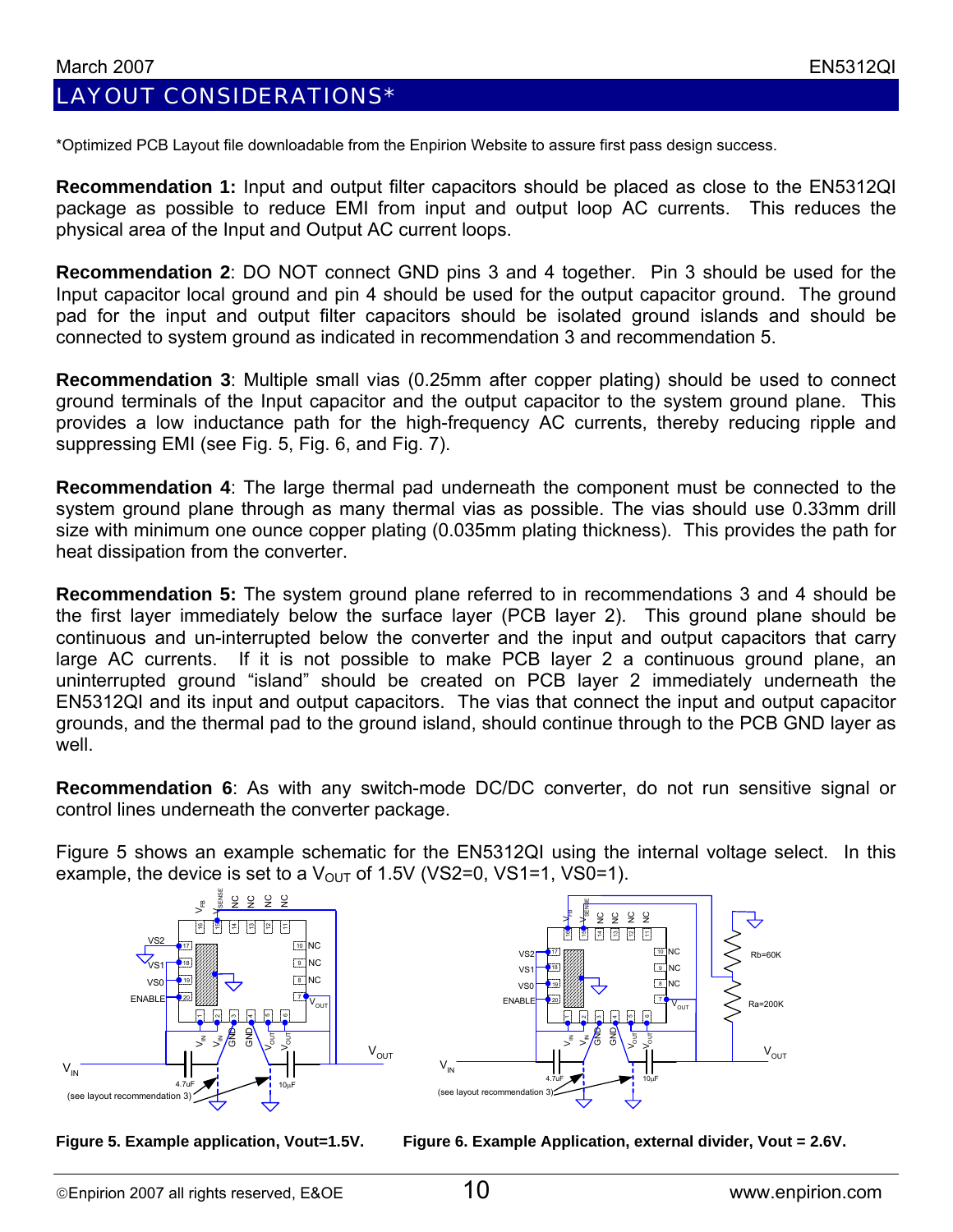Figure 6 shows an example schematic using an external voltage divider. VS0=VS1=VS2= "1". The resistor values are chosen to give an output voltage of 2.6V.

Figure 7 shows an example board layout. The left side of the figure demonstrates construction of the PCB top layer. Note the placement of the vias from the input and output filter capacitor grounds, and the thermal pad, to the PCB ground on layer 2 ( $1<sup>st</sup>$  layer below PCB surface). The right side of the figure shows the layout with the components populated. Note the placement of the vias per recommendation 3.



**igure 7. Example layout showing PCB top layer, as well as demonstrating use of vias from input, output filter F capacitor local grounds, and thermal pad, to PCB system ground.** 

# Design Considerations for Lead-Frame Based Modules

### **Exposed Metal on Bottom Of Package**

Enpirion has developed a break-through in package technology that utilizes the lead frame as part of the electrical circuit. The lead frame offers many advantages in thermal performance, in reduced electrical lead resistance, and in overall foot print. However, it does require some special considerations.

As part of the package assembly process, lead frame construction requires that for mechanical support, some of the lead-frame cantilevers be exposed at the point where wire-bond or internal passives are attached. This results in several small pads being exposed on the bottom of the package.

Only the large thermal pad and the perimeter pin pads are to be mechanically or electrically connected to the PC board. The PCB top layer under the EN5312QI should be clear of any metal except for the large thermal pad. The "grayed-out" area in Figure 8 represents the area that should be clear of any metal (traces, vias, or planes), on the top layer of the PCB.

**OTE:** Clearance between the various exposed metal pads, the thermal ground pad, and the **N** perimeter pins, meets or exceeds JEDEC requirements for lead frame package construction (JEDEC MO-220, Issue J, Date May 2005). The separation between the large thermal pad and the nearest adjacent metal pad or pin is a minimum of 0.20mm, including tolerances. This is shown in Figure 9.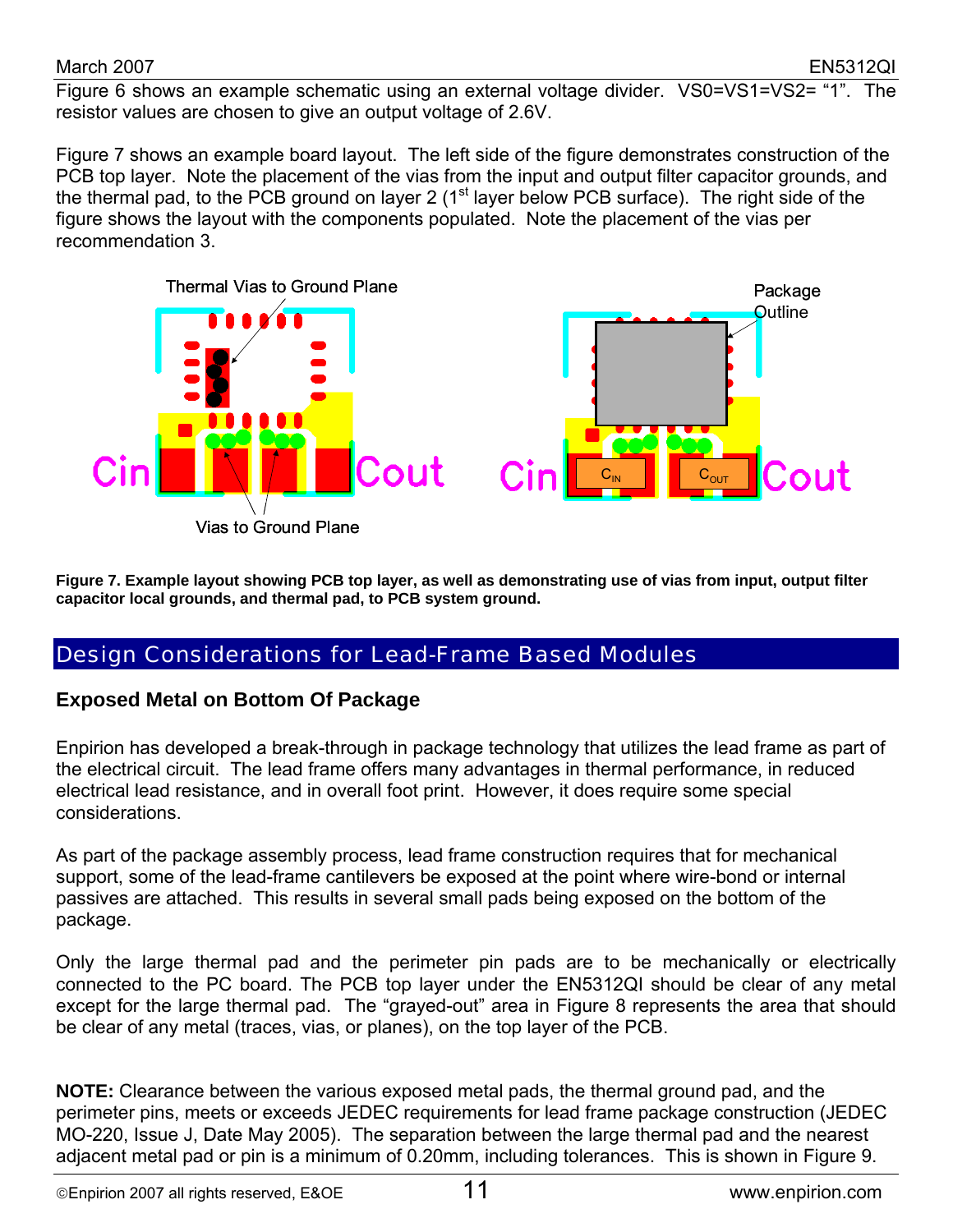

**Figure 8. Exposed metal and mechanical dimensions of the package. Gray area represents bottom metal noconnect and area that should be clear of any traces, planes, or vias, on the top layer of the PCB.** 



JEDEC minimum separation = 0.20

**Figure 9. Exposed pad clearances; the Enpirion lead frame package complies with JEDEC requirements.**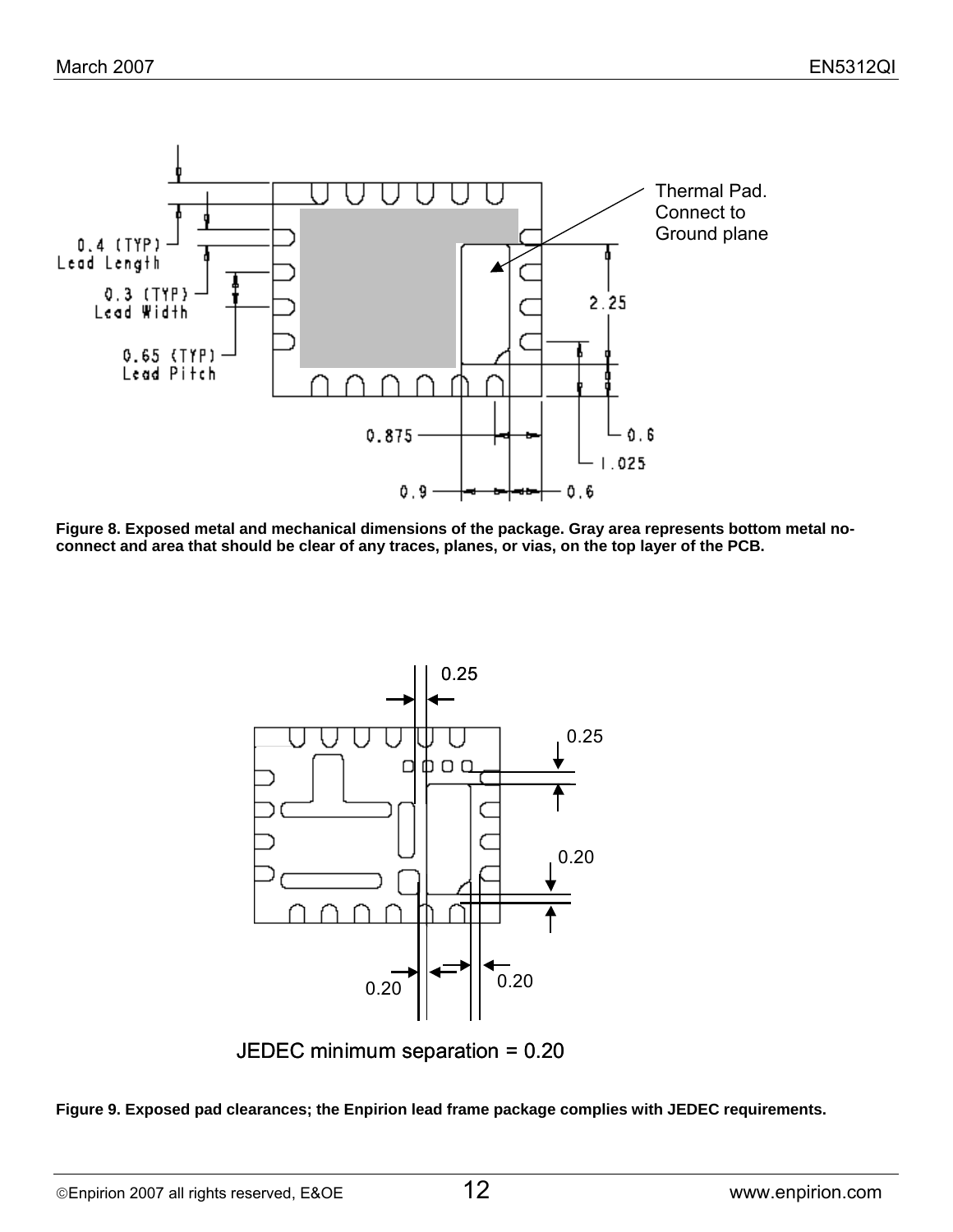

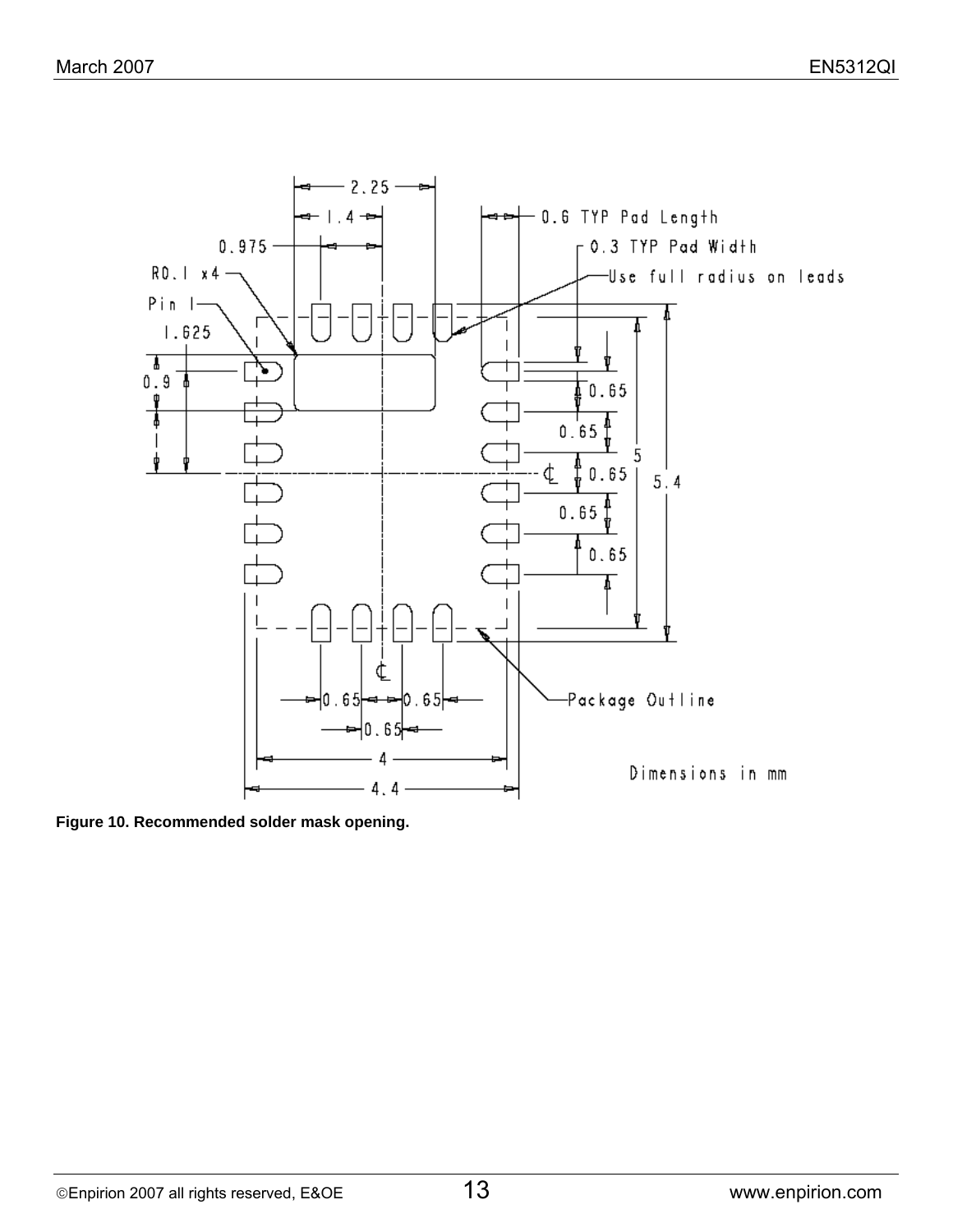

**Figure 11. Package mechanical dimensions.**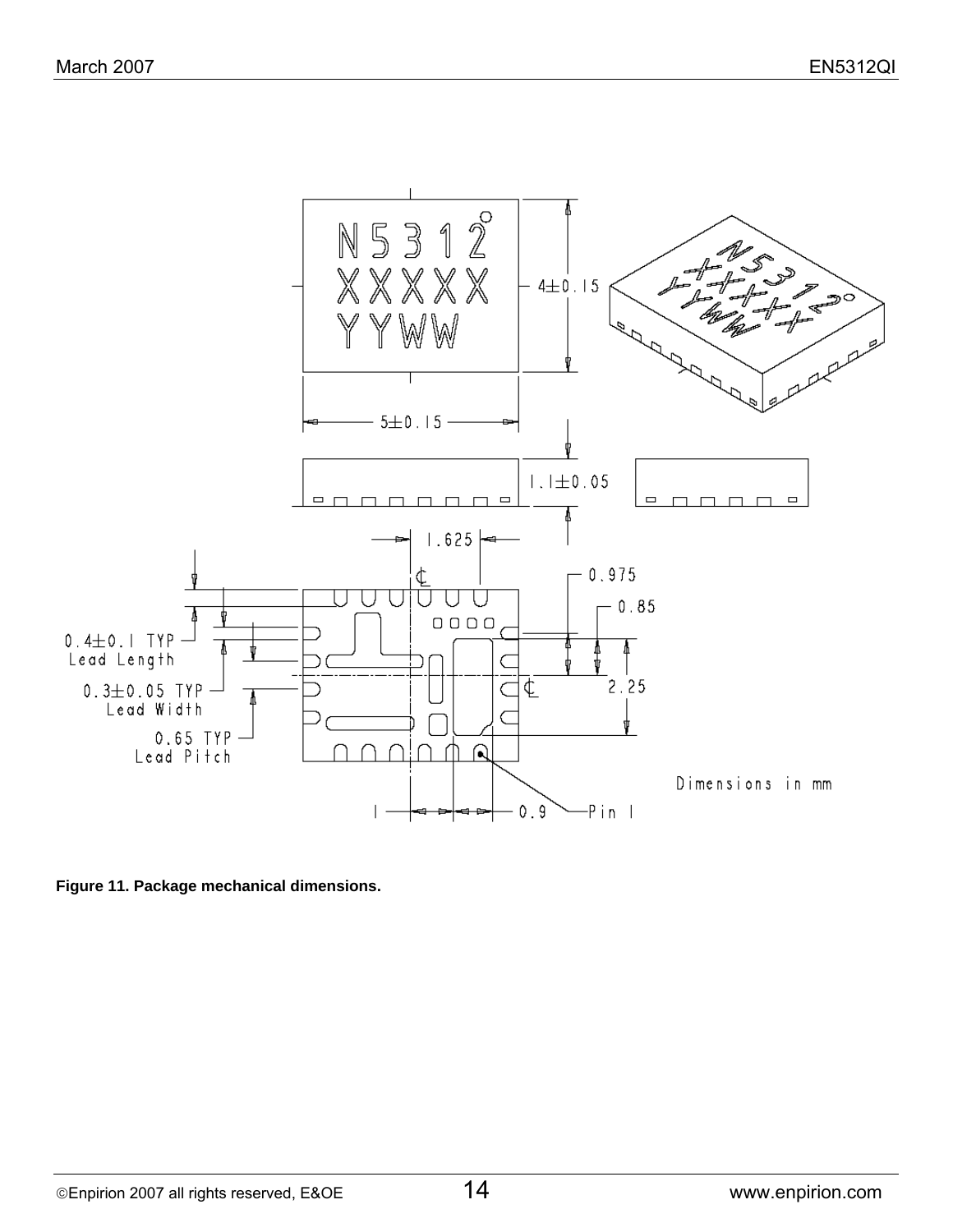#### March 2007 EN5312QI **Tape & Reel Specification**



#### **Figure 12. Tape and reel mechanical dimensions.**

### **Ordering Information**

| <b>Part Number</b> | Temp Range                         | Package |             |  |  |
|--------------------|------------------------------------|---------|-------------|--|--|
| <b>EN5312QI-T</b>  | -40 $\degree$ C to +85 $\degree$ C | QFN20   | Tape & Reel |  |  |
| <b>EN5312QI-E</b>  | <b>Evaluation Board</b>            |         |             |  |  |

### **Additional Products**

| <b>Part Number</b> | <b>Description</b>                                                       |
|--------------------|--------------------------------------------------------------------------|
| EP5352QI           | 500mA DCDC with integrated inductor; 5mmx4mmx1.1mm package               |
| EP5362QI           | 600mA DCDC with integrated inductor; 5mmx4mmx1.1mm package               |
| EP5382QI           | 800mA DCDC with integrated inductor; 5mmx4mmx1.1mm package               |
| EQ5352DI           | 500mA DCDC regulator; tiny 3mm x2mm x0.9mm DFN package                   |
| EQ5362DI           | 600mA DCDC regulator; tiny 3mm x2mm x0.9mm DFN package                   |
| EQ5382DI           | 800mA DCDC regulator; tiny 3mm x2mm x0.9mm DFN package                   |
| <b>EN5335QI</b>    | 3A DCDC with integrated inductor; 10mm x 7.5mm x 1.85mm QFN package      |
|                    | 3-Pin VID V <sub>OUT</sub> programming                                   |
| <b>EN5336QI</b>    | 3A DCDC with integrated inductor; 10mm x 7.5mm x 1.85mm QFN package      |
|                    | External resistor divider V <sub>OUT</sub> programming                   |
| <b>EN5365QI</b>    | 6A DCDC with integrated inductor; 12mm x 10mm x 1.85mm QFN package       |
|                    | 3-Pin VID V <sub>OUT</sub> programming; Parallel Capable                 |
| <b>EN5366QI</b>    | 6A DCDC with integrated inductor; 12mm x 10mm x 1.85mm QFN package       |
|                    | External resistor divider V <sub>OUT</sub> programming; Parallel Capable |